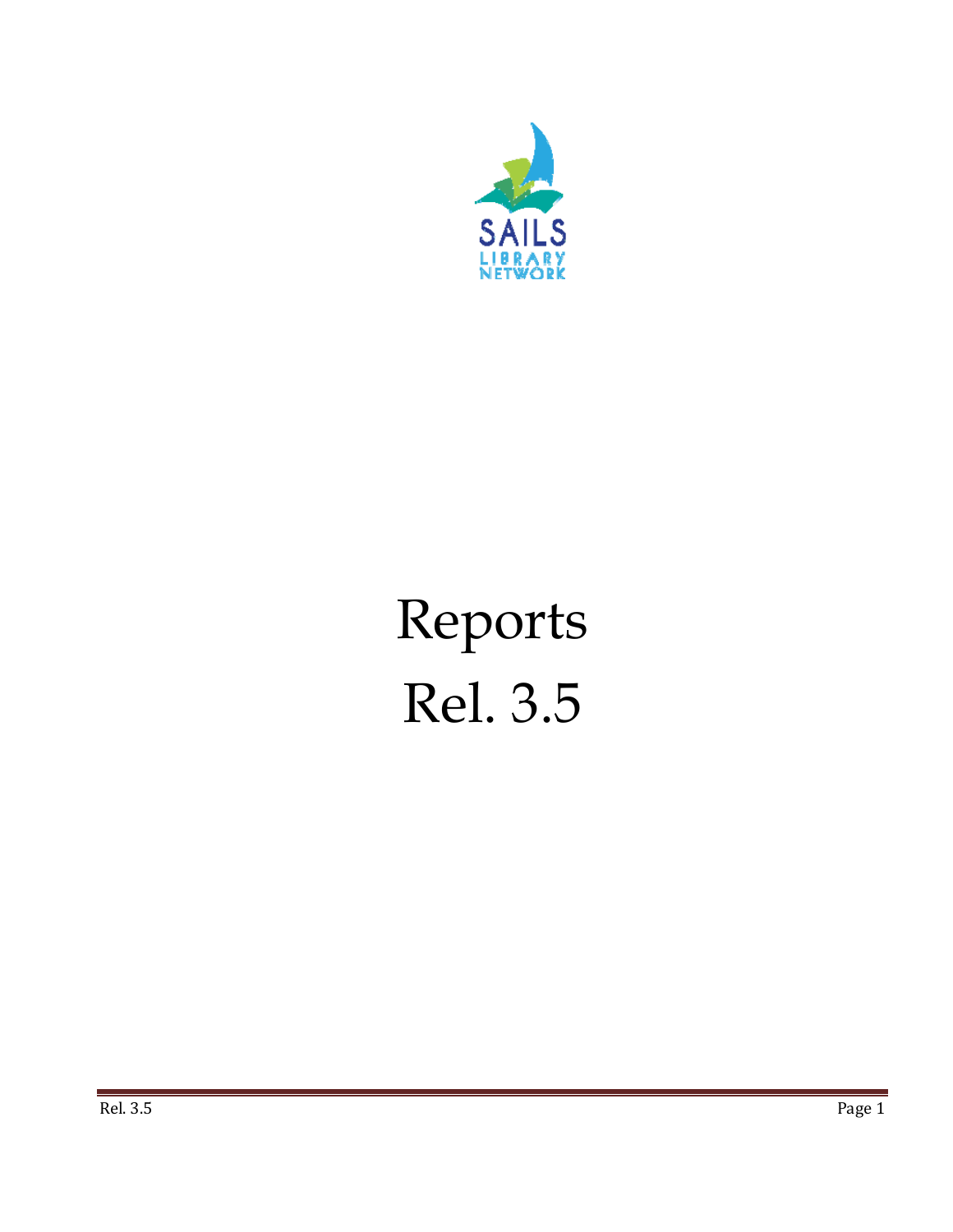## Contents

| <b>Contents</b> |  |
|-----------------|--|
|                 |  |
|                 |  |
|                 |  |
|                 |  |
|                 |  |
|                 |  |
|                 |  |
|                 |  |
|                 |  |
|                 |  |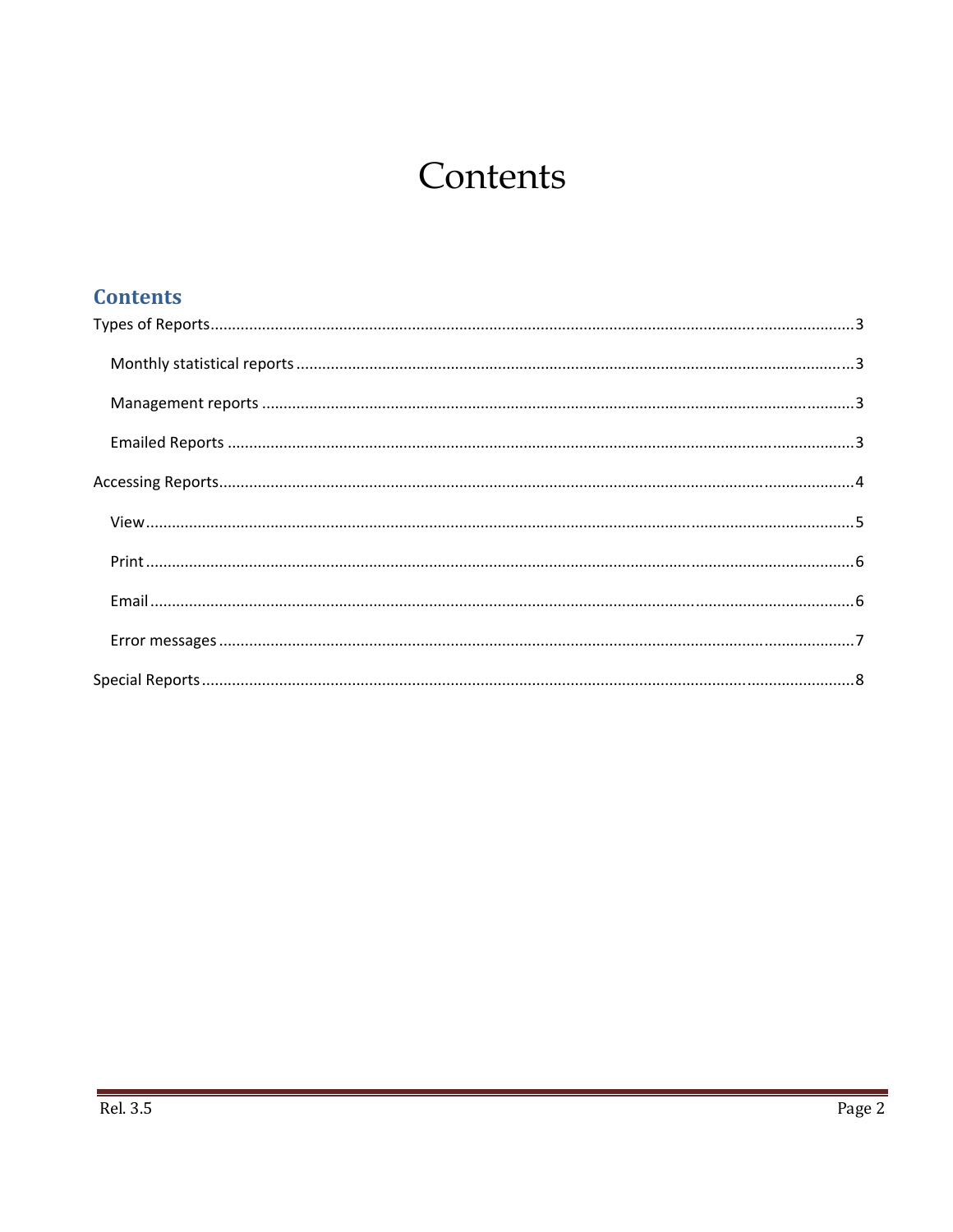## **Types of Reports**

There are several categories of reports that are automatically run on a regular basis for libraries:

*Monthly statistical reports* – Count of items sent to other libraries to fill requests, count of items received from other libraries to fill your users requests, total number of items checked out by item category, total number of items checked out by patron category, total number of items cataloged in the previous month.

*Management reports* – Overdue reports (1<sup>st</sup>, 2<sup>nd</sup>, and 3<sup>rd</sup> notices). Assumed Lost reports – notices that tell users items are so overdue that they are set to Lost. Items at least two week in transit to the library. Items at least two weeks in transit from the library. Holds on titles where all copies are either missing or lost.

*Emailed Reports* – Reports that are email directly to a member of the library staff (requests for items on shelf to fill other library's holds) or overdue/hold pickup notices for users providing an email is their record.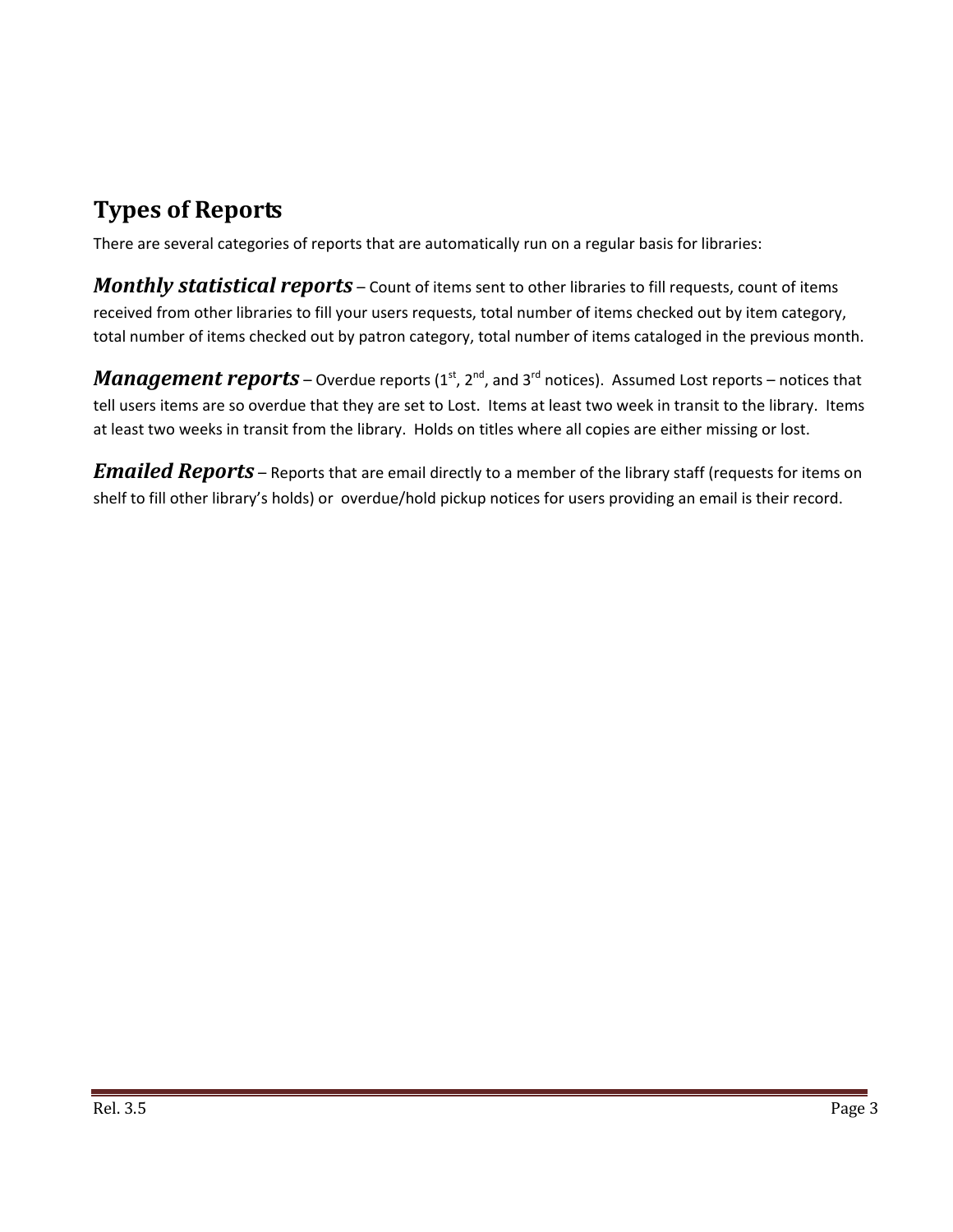## **Accessing Reports**

Only the SAILS network can create and schedule reports for libraries. Staff may only view reports generated for their own library. Finished reports remain for viewing for 14 days. Any report may be viewed and saved as a document or emailed to a staff person.

To view reports Click on the Reports tab and then Click on Finished Reports

|                                                                            | [38] SirsiDynix Symphony WorkFlows: Finished Reports : Display Finished Reports                                       |                                   |                     | $= 0 - X$                       |
|----------------------------------------------------------------------------|-----------------------------------------------------------------------------------------------------------------------|-----------------------------------|---------------------|---------------------------------|
|                                                                            | Eile Edit Wizards Helpers Modules Preference Tools Window Help                                                        |                                   |                     | SirsiDynix                      |
| coulsibons Cataloging Citcula<br>$\odot$<br>Commun Tasks<br>Report Session | Reports   Reserves   Berial Corbol   Utility<br><b>Rinstred Reports : Dispray Rinstred Reports</b><br>图画图<br>Finished |                                   |                     | $= 0.75$                        |
| Ch Schedule New Reports                                                    |                                                                                                                       |                                   |                     |                                 |
| <b>Rig Scheduled Reports</b>                                               | Report name                                                                                                           | Source                            | <b>Status</b>       | Completed «                     |
| <b>P</b> Finished Reports                                                  | HOIH CERRI-Troget Semuels                                                                                             | assumedioc                        | <b>OX</b>           | 3/8/2016.6.17                   |
| 23 tem Search and Displ.                                                   | NB HIGH - Unfiltable Holds with missing or lost copies                                                                | holdlist                          | <b>OK</b>           | 3/7/2016,4:07                   |
|                                                                            | ITEMS IN TRANSIT TO NHS                                                                                               | transittist                       | OK<br>OK            | 3/6/2016.9:31                   |
| Cy Check Rem Status                                                        | NBED HIGH TRANSIT MISSING ITEMS<br>NBED HIGH - 3rd overdues                                                           | chargeitem                        |                     | 3/5/2016,8:37                   |
| <b>B</b> Hop                                                               |                                                                                                                       | overdue                           | OK                  | 3/4/2016.3:46                   |
|                                                                            | NBED HIGH - 2nd overdues<br>NBED-HIGH - 1st overdues                                                                  | overdue<br>overdue                | OK<br>OK            | 3/4/2016,3:42                   |
|                                                                            | NBED HIGH CATALOGING STATS                                                                                            | invcountbvict1                    | OK.                 | 3/4/2016,3:35<br>3/2/2016.16.36 |
|                                                                            | New Titles by Home Location - NBED HIGH                                                                               | newtitistyhioc                    | OK                  | 3/2/2016 15:34                  |
|                                                                            | NBED HIGH PATRON STATS                                                                                                | statistics                        | OK                  | 3/1/2016.11:08                  |
|                                                                            | NBED HIGH ITEM STATS                                                                                                  | statistics                        | <b>OK</b>           | 3/1/2016.10.19                  |
|                                                                            | NBED HIGH - ILL LOANED                                                                                                | statistics                        | <b>OK</b>           | 3/1/2016,9:29                   |
|                                                                            | Assumed lost report - NBED HIGH                                                                                       | assumediost                       | OK                  | 3/1/2016.6:17                   |
|                                                                            | NBED HIGH ILL BORROWED                                                                                                | statistics                        | OK                  | 3/1/2016.4:53                   |
|                                                                            | NB HIGH - Unfillable Holds with missing or lost copies                                                                | holdlist                          | OK                  | 2/29/2016.4:12                  |
|                                                                            | <b>ITEMS IN TRANSIT TO NHS</b>                                                                                        | transittist                       | OK                  | 2/28/2016,9:31                  |
|                                                                            | NBED HIGH - 3rd overdues                                                                                              | overdue                           | OК                  | 2/26/2016;3:46                  |
|                                                                            | NBED HIGH - 2nd overdues                                                                                              | overdue                           | OK                  | 2/26/2016,3:42                  |
|                                                                            | NBED-HIGH - 1st overdues                                                                                              | overdue                           | OK                  | 2/26/2016.3:35                  |
|                                                                            |                                                                                                                       | Email (b) Remove<br>Vjew<br>Print | Ownership (g) Close |                                 |
|                                                                            | <b>e m a m 6 4 0 6</b><br>$-$                                                                                         |                                   |                     | 人类为物质<br>2:50 PM                |
|                                                                            |                                                                                                                       |                                   |                     |                                 |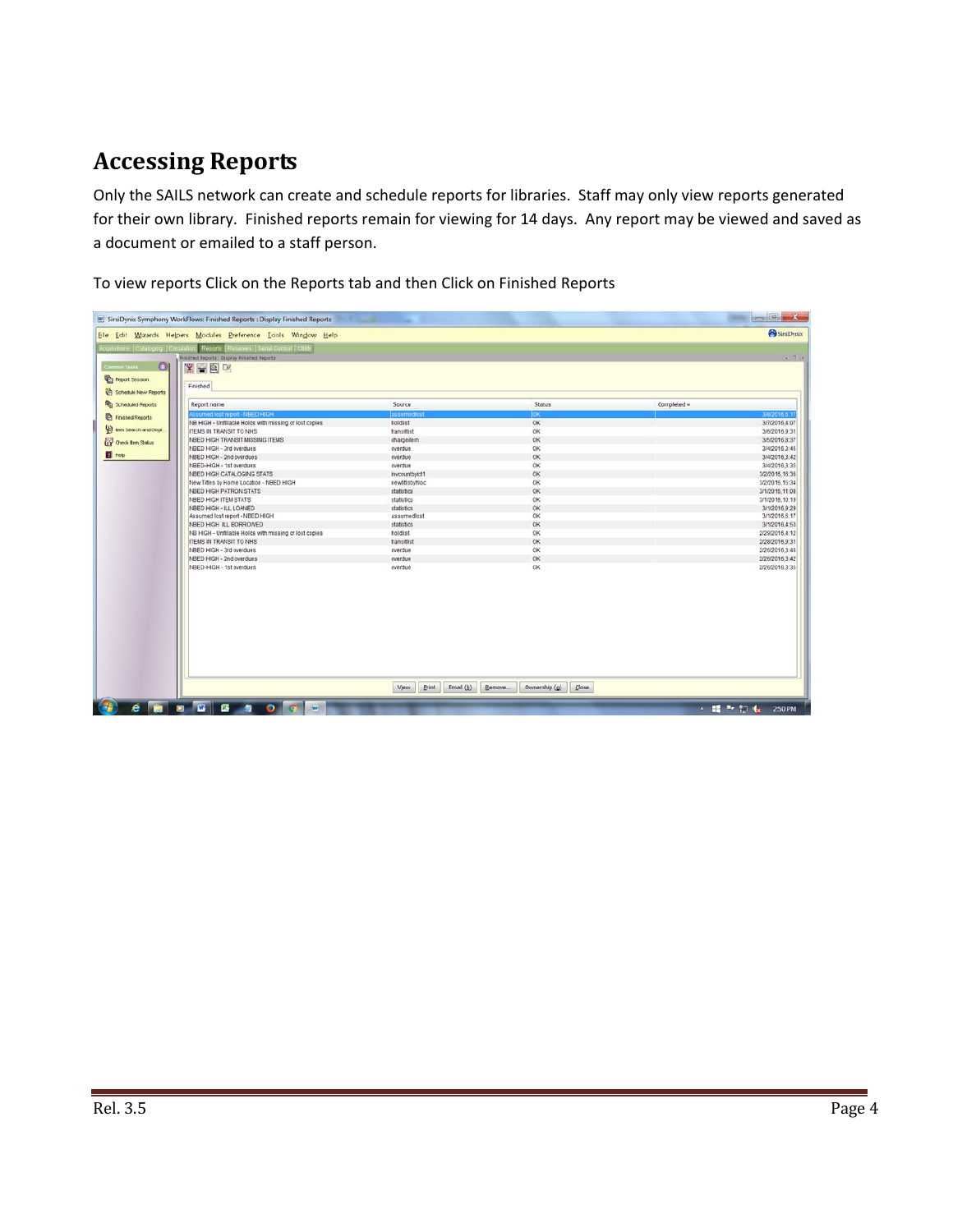#### *View*

The View option allows the staff person to see the report results without printing them. Click on View. A box will pop up. Uncheck the View Log option

| . Finished Reports : View Finished Reports                                                                                                                                                      |                | $\Box$<br>$\mathbf{x}$<br>w. |
|-------------------------------------------------------------------------------------------------------------------------------------------------------------------------------------------------|----------------|------------------------------|
| $\overline{F}$<br>Report to view: NB HIGH - Unfillable Holds with missing or lost copies<br>View log<br>$\overline{ }$<br>$\frac{F}{A}$<br>View result<br>V Format report<br>N<br>IN<br>N<br>IN | QK<br>Cancel   |                              |
| New Titles by Home Location - NRED HIGH                                                                                                                                                         | newfiftebybloc | ΩK                           |

The finished report will open up in Office or Notepad. It can be read or screen or sent to the printer.

ITEMS IN TRANSIT TO NEW BEDFORD HIGH

Produced Sunday, February 28, 2016 at 9:31 AM

```
TO FROM DATE REASON
DVD INTO copy:1 32039008763625 
  Into the wild [videorecording] / Paramount Vantage and River Road 
  Entertainment present a Square One C.I.H./Linson Film production ; produced 
  by Art Linson, Sean Penn, William Pohlad ; screenplay by Sean Penn ; 
  directed by Sean Penn. 
  Linson, Art. 
  NBED-HIGH NBED-LAWLR 6/14/2011,12:55 HOLD 
FIC LEE copy:9 39066000022596 
  To kill a mockingbird / by Harper Lee. 
  Lee, Harper. 
  NBED-HIGH SEEKONK-PL 10/2/2012,2:37 LIBRARY 
DEATH NOTE V8 copy:1 33574100094866 
 Death note. Vol. 8, Target / story by Tsugumi Ohba ; art by Takeshi Obata ;
  [translation & adaptation, Tetsuichiro Miyaki ; touch-up art & lettering, 
  Gia Cam Luc]. 
  *Oba, Tsugumi. 
  NBED-HIGH REHOBOTH 3/20/2013,15:58 HOLD
```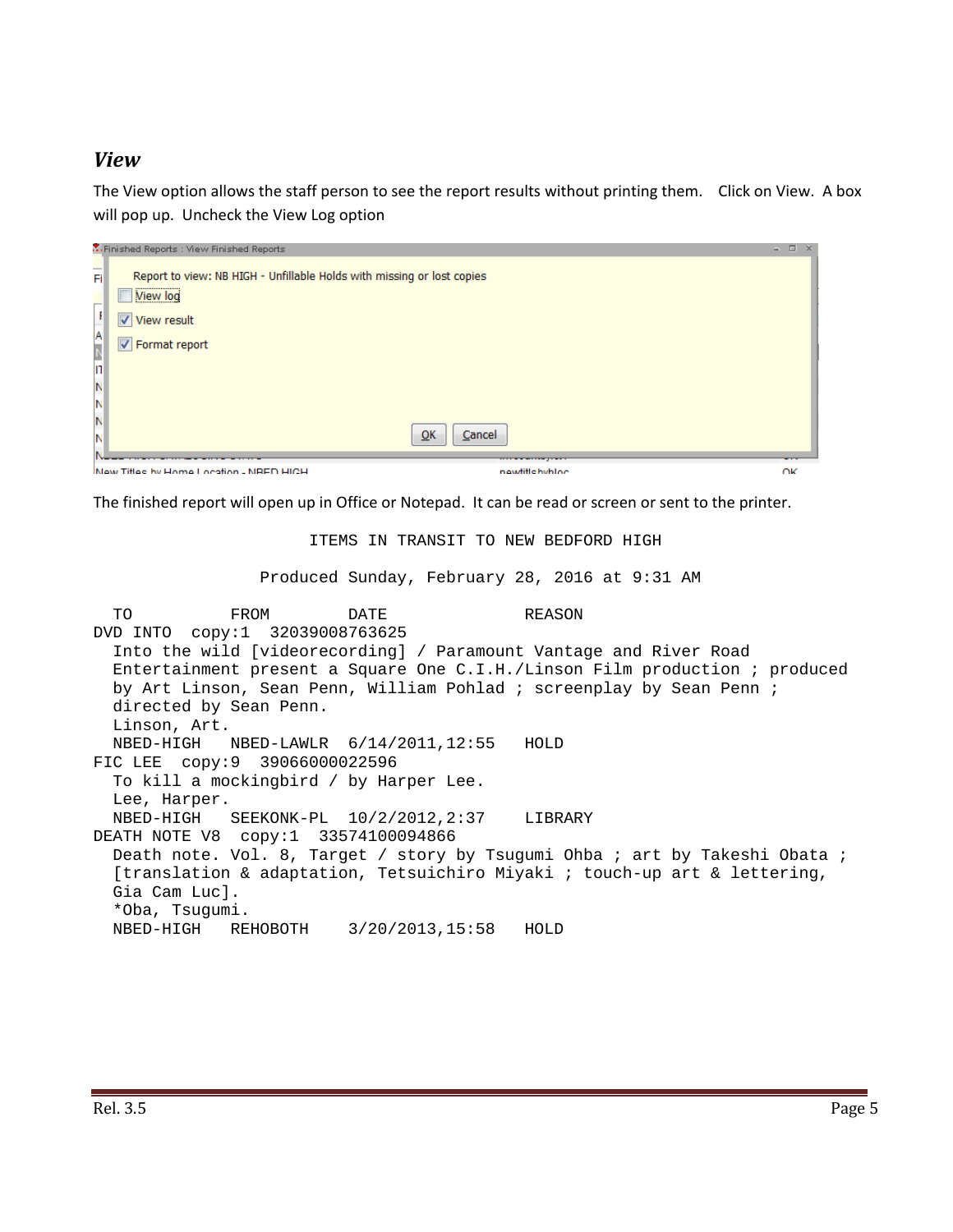#### *Print*

Click on the Print option to send the report results directly to the printer attached to the computer.

| $\frac{1}{2}$<br>Report to print:<br><b>ITEMS IN TRANSIT TO NHS</b><br>Fi<br>O PC Print<br>$\mathbf{F}$<br>System Print<br>$\frac{A}{N}$<br>$\Box$ Print $log$<br>$\overline{\mathsf{n}}$<br>$\sqrt{\phantom{a}}$ Print result<br>$\frac{N}{N}$<br>$\sqrt{ }$ Format report<br>IN<br>IN.<br>$\overline{\mathsf{O}}$ K<br>Cancel<br>IN |
|---------------------------------------------------------------------------------------------------------------------------------------------------------------------------------------------------------------------------------------------------------------------------------------------------------------------------------------|

## *Email*

This sends the report results to an email address entered by the staff person.

| Finished Reports : Email Finished Reports                              |                    | $ \Box$ $\times$ |
|------------------------------------------------------------------------|--------------------|------------------|
| ī.<br>Report to email: ITEMS IN TRANSIT TO NHS<br>◈<br>Email to:<br>-1 |                    |                  |
| Ŧ<br>$\sqrt{ }$ Format report                                          |                    |                  |
|                                                                        |                    |                  |
|                                                                        |                    |                  |
|                                                                        |                    |                  |
|                                                                        | Cancel<br>∥ ok<br> |                  |
| VBED HIGH - 2nd overdues                                               | overdue            | OK               |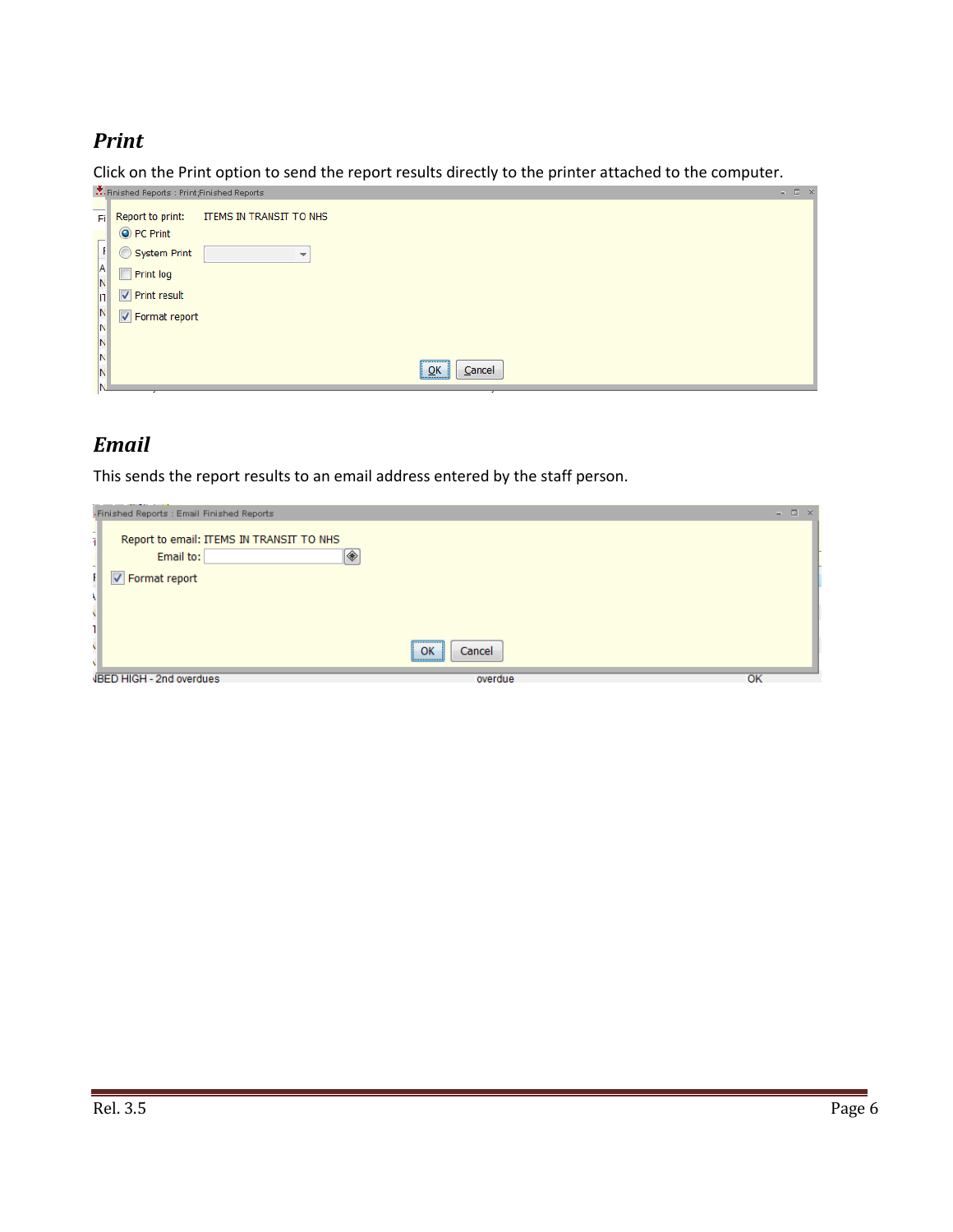## *Error messages*



This screen means there are no report results to be viewed.



This means your properties need to be updated to find the software you want to use to view and/or print your reports.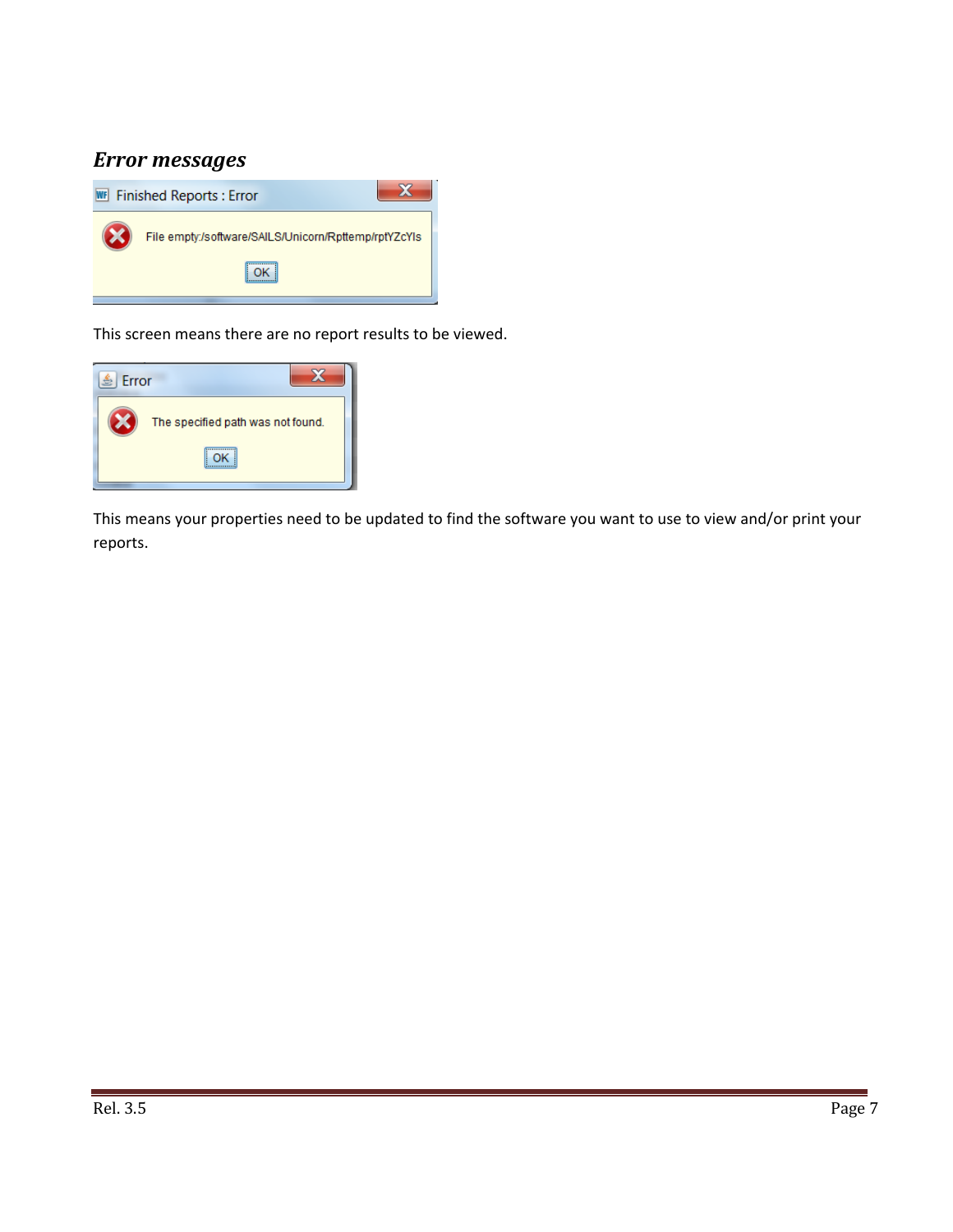## **Special Reports**

The system produces a report called the RHA. This is a report of titles owned by your library that are being requested by other libraries. This report will be emailed to you. You should print the report that is generated the day before your delivery pickup. Go through your shelves and select items that are being requested. Once you have collected the items being requested you may use the Trap Holds Wizard under the Holds set of options – scan each item. The system will tell you to whom it should go. If your item does not have a barcode on the outside you must use a transit slip (see http://guides.masslibsystem.org/routesinformation) All the libraries in SAILS are in the Southeast Delivery system. You must use a preprinted slip. See the sample report below. It lists each title. It is sorted by home location. It lists the library to whom the item should be shipped. If you are unable to locate an item you must check it out to Missing using the Mark Item Missing option under the ITEMS set of wizards.

HOLD PICKUP LIST

Produced Wed Mar 9 13:07:28 2016

Library: WRNTHAM-RS

F WAG (AUDIO CD)

 Warner, Gertrude Chandler, 1890-1979 The Boxcar children [sound recording] / Gertrude Chandler Warner copy:1 item ID:35899010123440 type:CDBOOK location:AUDIOBK Pickup library:MARION Date of discharge:11/23/2015

#### B BRU

 Bruschi, Tedy Never give up : my stroke, my recovery, and my return to the NFL / Ted copy:1 item ID:35899901122345 type:BOOK location:BIOG Pickup library:FOXBORO Date of discharge:02/23/2016

#### B GAN

 Diemer, Lauren Gandhi / by Lauren Diemer copy:1 item ID:35899901131429 type:BOOK location:BIOG Pickup library:BERKLEY Date of discharge:03/02/2016

#### F BAR

 Barrie, J. M. (James Matthew), 1860-1937 Peter Pan copy:1 item ID:35899000377212 type:PBK location:FICTION Pickup library:NO\_ATBORO Date of discharge:10/09/2015